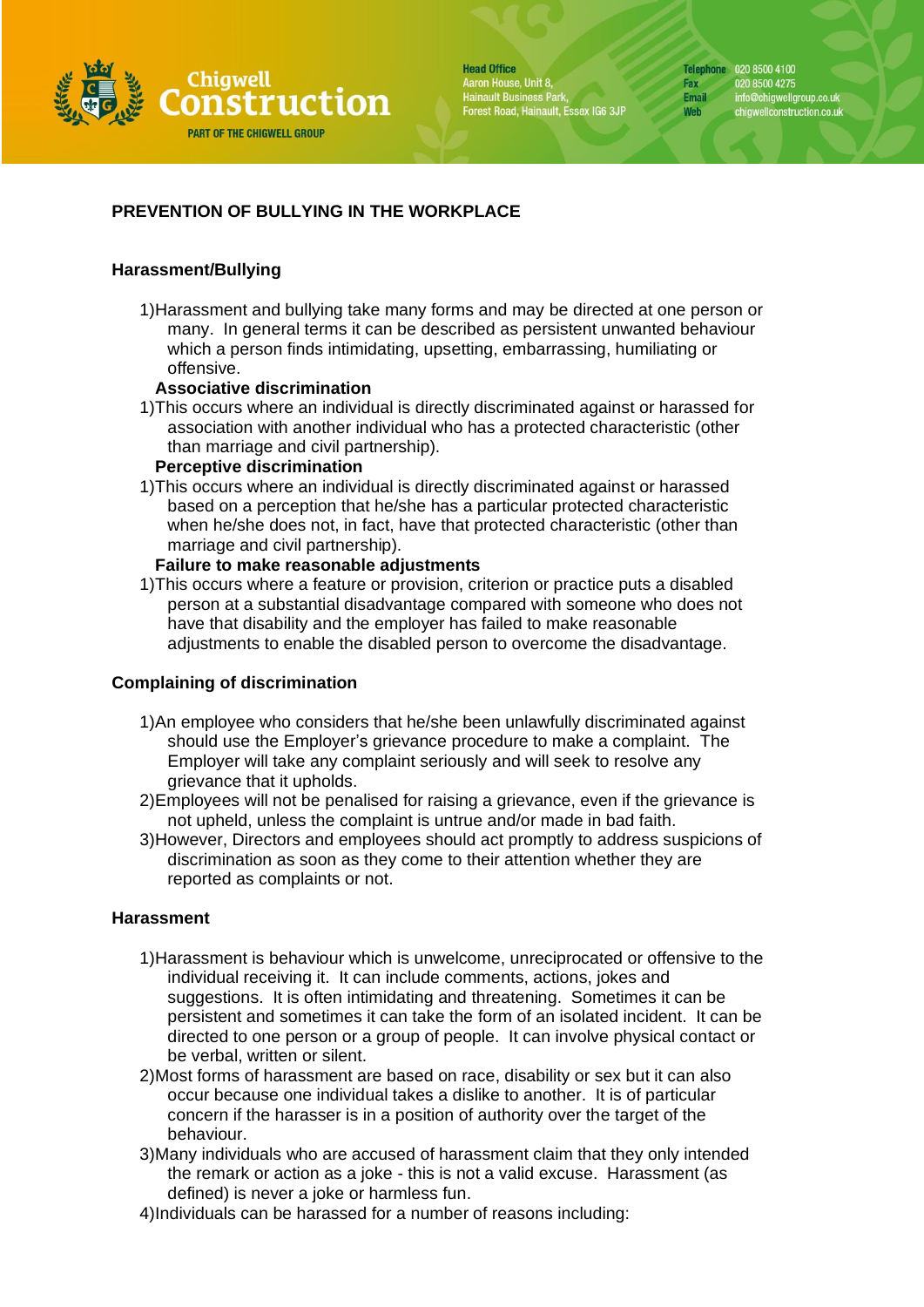

- gender
- sexual orientation
- religious or political convictions
- membership or non-membership of a trade union
- disability
- physical appearance
- status
- age
- 5)It should be clearly understood that harassment of any form is contrary to the Employer's Equal Opportunities Policy and that where evidence is found, disciplinary action for gross misconduct may result.

#### **Bullying**

- 1)Bullying is often a form of harassment and may manifest itself in many ways. It is usually persistent and can be done by a Director, colleague or group of people to another individual. It is insidious and often undermines the ability and confidence of the person who is suffering it. It can lead to fear, demotivation, isolation, poor concentration, and reduced output, symptoms of stress and high sickness absence levels.
- 2)Both harassment and bullying are about abuse of power whether by physical strength, force of personality or position of authority. If bullying involves issues of gender, race or disability then legislation may apply. Bullying is contrary to the Employer's Equal Opportunities Policy and will be addressed through the disciplinary procedure.

#### **Examples of Harassment and Bullying:**

#### **Sexual Harassment**

Male line Manager repeatedly and unnecessarily touches a female junior member of staff against her wishes;

Display of pictures of scantily clad males or females which causes offence to either sex; Use of explicit sexual language either in jokes or general conversation in a way that may give offence.

#### **Racial Harassment**

Employees using offensive gestures when dealing with a black Manager; Racist graffiti, racist jokes, derogatory nicknames or offensive T-shirt comments.

#### **Disability Harassment**

Colleagues repeatedly making fun of a deaf person behind their back or throwing objects to gain their attention;

Deliberate use of comments such as "Are you blind" to someone with visual impairments;

Deliberately making it difficult for a person in a wheel-chair to leave the room by placing obstacles in their path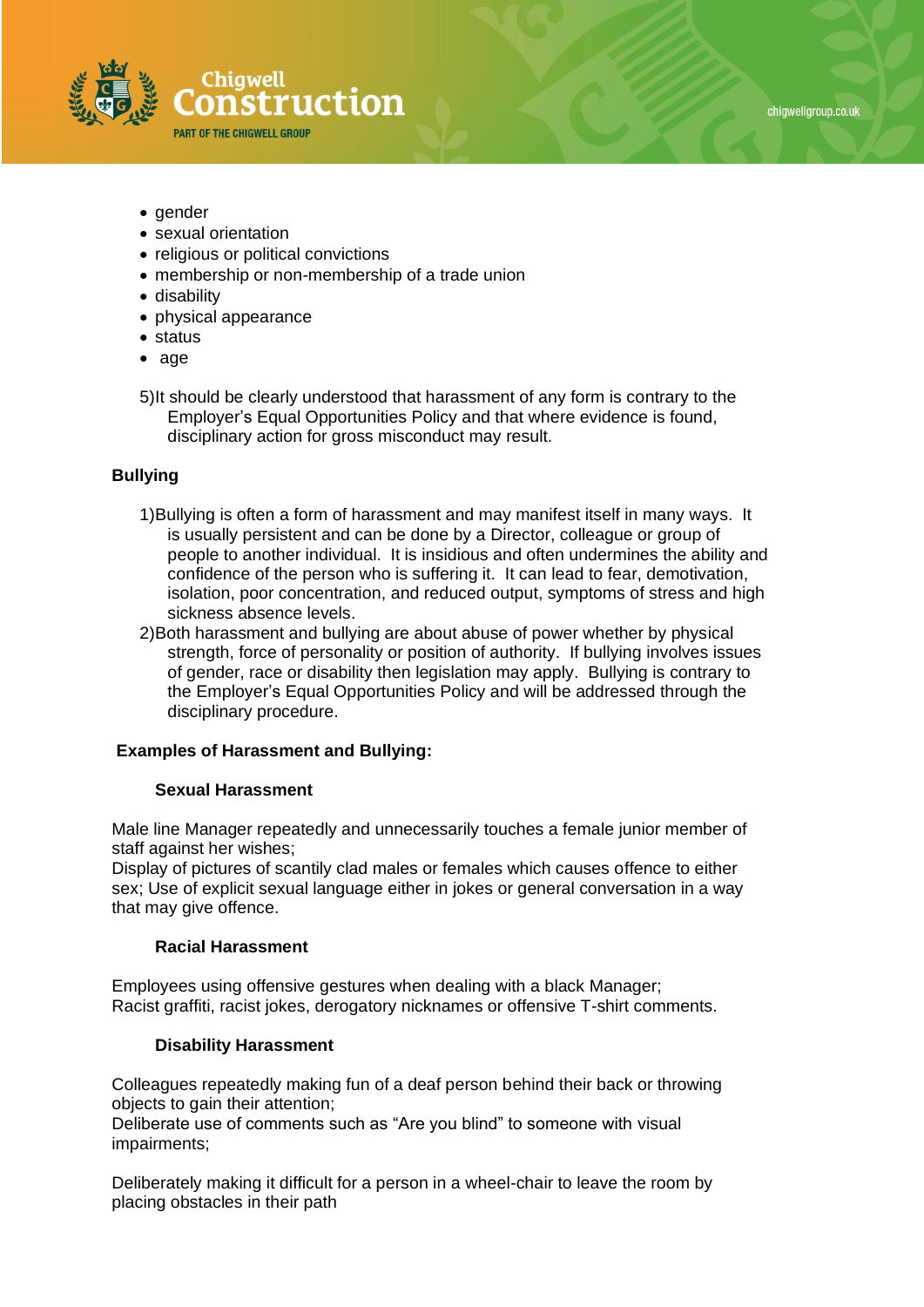



# **Bullying**

Shouting at individuals in a public environment; Consistently targeting a single member of staff whose work has to be checked; One group of staff refusing to talk to an individual; Consistently undermining a line Manager.

# **Complaining of harassment**

1)A complaint of harassment should be raised and will be handled under the Employer's Grievance Procedure. The complaint should be made in writing and state:

the name of the alleged harasser or bully

the nature of the harassment

dates and times when harassment or bullying occurred

names of witnesses, if any, to any incidents of harassment or bullying any action already taken by the complainant to stop the harassment or bullying

- any suggested remedy
	- 2)All complaints will be thoroughly investigated in an independent and objective manner by someone unconnected to the allegations and with sensitivity and respect for the rights of both the complainant and the alleged harasser.
	- 3)Notes will be kept of all stages of the investigation and those interviewed will receive copies of interview notes. Parties will not be required to repeat distressing or embarrassing details any more than is necessary.
	- 4)The importance of confidentiality will be stressed to all those interviewed. Breach of confidentiality may give rise to disciplinary action.
	- 5)Wherever possible, consideration will be given to ensuring that the complainant and the alleged harasser are not required to work together whilst the complaint is under investigation.
	- 6)The complainant will be kept informed of the general progress of the investigation and will be informed whether the complaint has been upheld or not. Where a complaint is upheld, and the harasser is an employee, the matter will be treated as a disciplinary issue, and the Employer's Disciplinary Procedure will be invoked. Serious acts of harassment may constitute gross misconduct and could lead to dismissal.
	- 7)The Employer will seek to ensure that the complainant does not suffer any detriment, whether directly or indirectly, for bringing a complaint and the situation will be monitored to ensure that the harassment has stopped.
	- 8)Any complaint that is unfounded, malicious or false will be treated as serious misconduct.

## **Monitoring and review**

- 1)This policy will be monitored periodically by the Employer to judge its effectiveness and will be updated in accordance with changes in the law.
- 2)Information provided by job applicants and employees for monitoring purposes will be used only for these purposes and will be dealt with in accordance with the Data Protection Act 1998.
- 3)Any questions or concerns about the application of the policy should be referred to a Director.